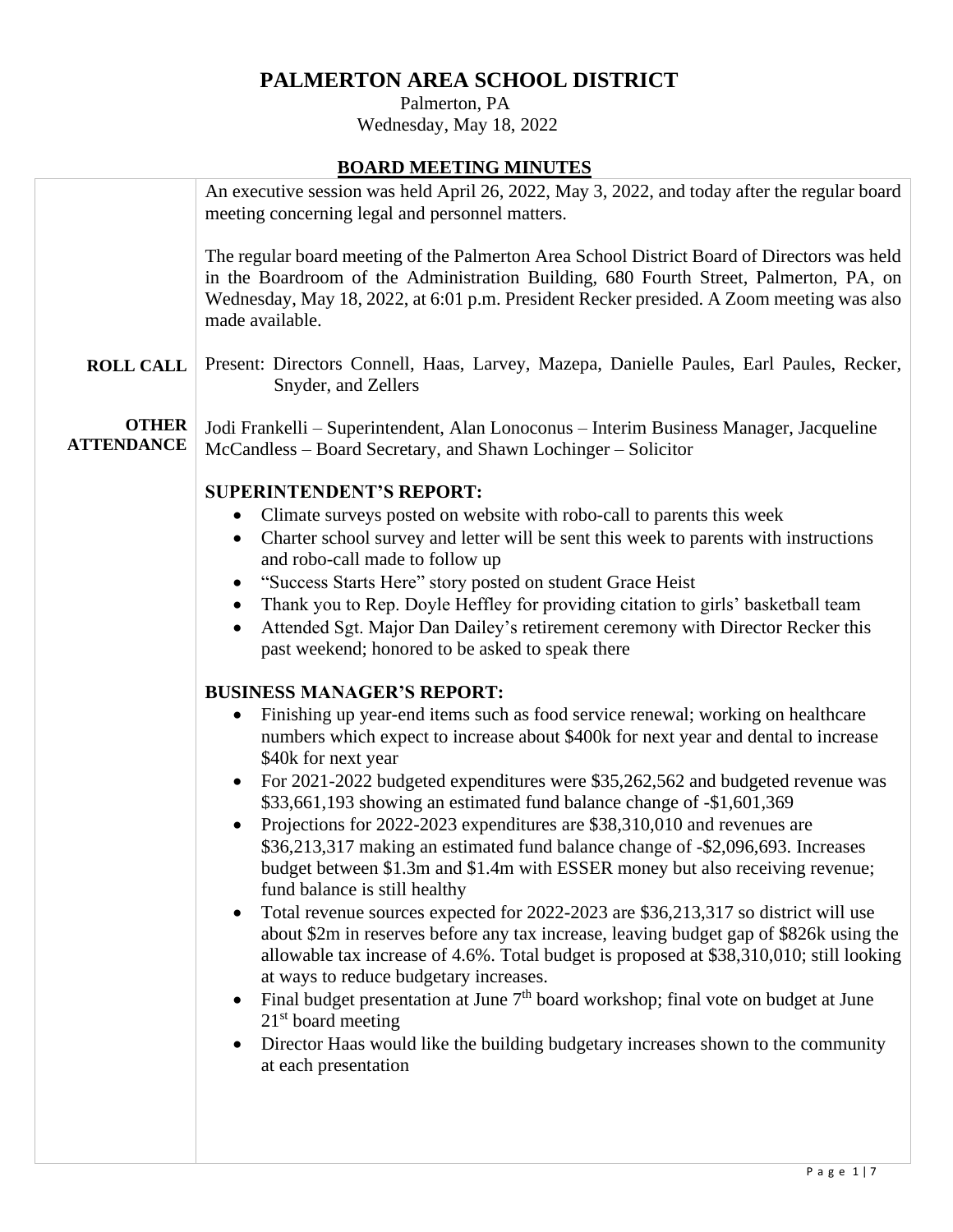## **BOARD MEMBER REPORTS:**

- Director Larvey LCCC:
	- o Held graduation on Monday; one Palmerton graduate, Maddison Beahm, was an Honors Scholar; we should be proud of what our community college provides to our students; Director Recker stated two 1991 HS grads also graduated from the college on Monday
- Director Haas IU/Library:
	- o IU gave a presentation on sign language and its offerings to hearing impaired students
	- o Library has many programs available to the public. Some include Book Walk/Giveaway; Seed Library - to connect gardeners, offer workshops, and promote growing wholesome foods; Art with a View - sharing a slideshow on the Carbon County Sheltered Stories to be included with Carbon County Creative Arts Fund, project was honored with grant money; participating in Title 1 Family Night on May  $26<sup>th</sup>$ ; summer reading program in July; check the website and Facebook for activity details

### **STUDENT REPORT: Fiona Winger, Grade 11**

- German class Lucas Heydt, Grace Heist, Elizabeth Morgan, and Jessica Heydt received the PA State Modern Language Association awards for their 'A' averages
- NHS Juniors holding elections for next year; helping at Senior Awards Night and at Art Festival; looking for summer projects
- PYEA wrapping up second observations with teachers and receiving input on how to improve and develop the club
- Scholastic Scrimmage still practicing for possible event via Zoom
- Envirothon John Schaible, Brance Fronheiser, Gretchen Schaible, Josh Merkel, and Cody Walkowiak placed  $3<sup>rd</sup>$  overall in May competition
- Drama Club/Stage Crew *Fiddler on the Roof* well attended; thank you to all who supported the production
- Virtual NSA Career Day Presentation students learned more about cybersecurity and careers in the field
- Cybersecurity Business/Technology department received \$1,000.00 grant to develop a proposal to support new Cybersecurity class
- Introduction to Coding/Computer Science students, Alex Saas and William Marks, named National Cyber Scholarship Foundation finalists
- Athletics baseball and softball teams qualified for league playoffs and both will play in district quarterfinals next week; Track team medalists at district meet are: *Gold* – Lucas Heydt (Javelin), Nataly Walters (Long Jump), Analise Recker (Pole Vault), Jessica Heydt (Shot Put), Nataly Walters (Triple Jump-broke school record); *Silver* – Stephen Jones (Long Jump); *Bronze* – Emma Snyder (High Jump), Harrison Daily (Javelin), Abigail Fredericks (Shot Put), Bryson Walters (100 Hurdles), Brance Fronheiser, Dylan Hartranft, Jordan Mann, and Bryson Walters (4x400). Three state qualifiers so far: Analise Recker, Nataly Walters, and Justin Herman
- Buddies Club participated in canvas painting project; completing paperwork to be allowed to fundraise to help purchase supplies for future projects

### **OLD BUSINESS:**

A. Tennis courts – project being advertised in newspaper for bids; pre-bid meeting at the site on May 24<sup>th</sup>; proposals accepted until June  $3<sup>rd</sup>$  at 1:00 p.m. at KCE; expect project to be approved at June  $21<sup>st</sup>$  board meeting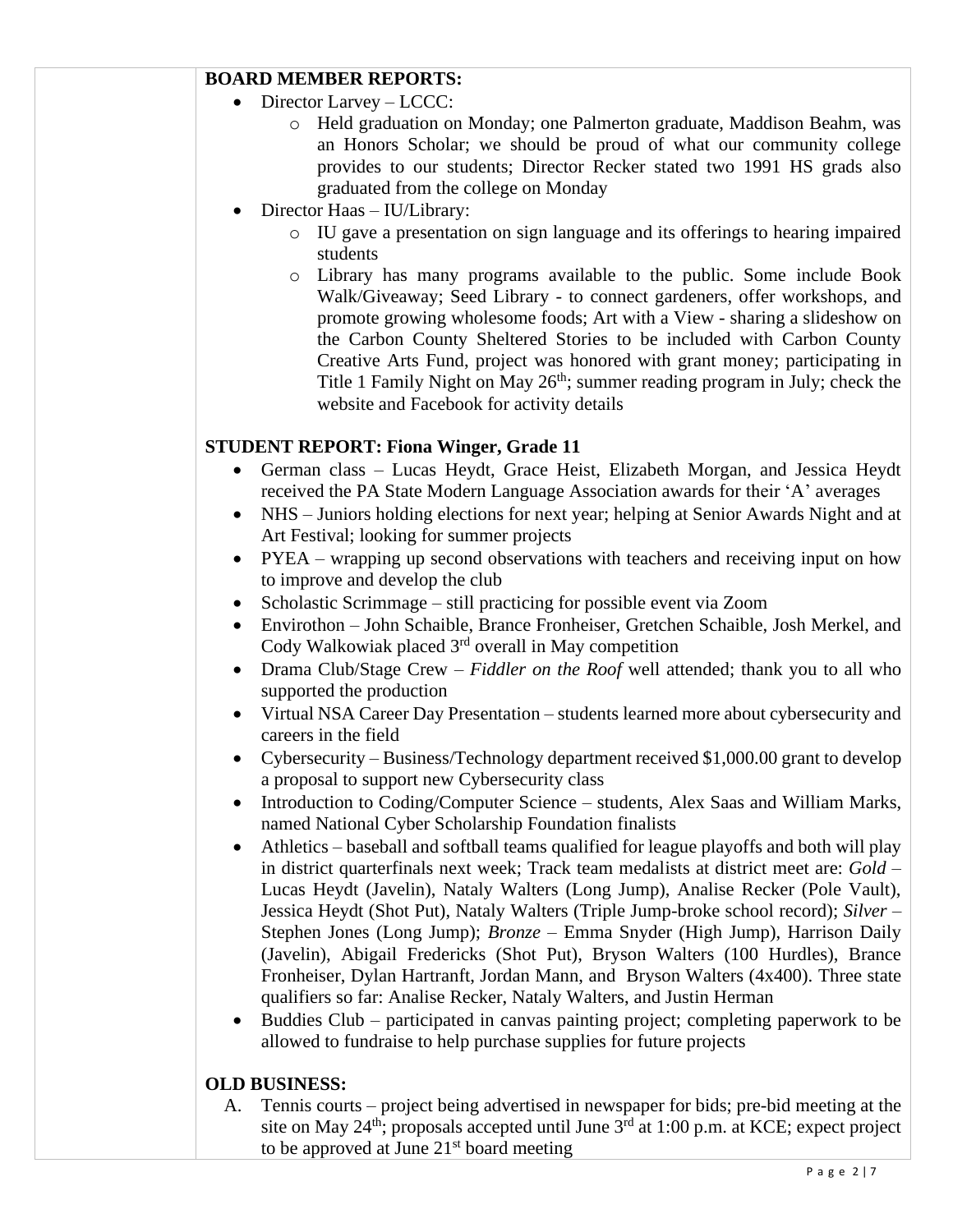|                                                   | <b>B.</b><br>$7th$ Street field house – Environmental Restoration awarded contract; PPL to terminate<br>electric service; UCC, zoning, and demolition permits are approved; stone delivered<br>for the base; sheds due for delivery May 31 <sup>st</sup> ; maintenance staff will install electric;<br>Booster Club will relocate equipment to new garage; field house demolition then to be<br>scheduled<br>Towamensing roof – there was a report of possible roof leak because of a few stained<br>C.<br>ceiling tiles; some flashing pulled away at the knee wall where the new addition meets<br>the existing building and was repaired; a roof contractor inspected the roof last month<br>and reported it is in very good condition and should last another 25-30 years; contractor<br>recommended a sealant be applied to area and an existing vent be closed which staff<br>will do at close of school year |
|---------------------------------------------------|---------------------------------------------------------------------------------------------------------------------------------------------------------------------------------------------------------------------------------------------------------------------------------------------------------------------------------------------------------------------------------------------------------------------------------------------------------------------------------------------------------------------------------------------------------------------------------------------------------------------------------------------------------------------------------------------------------------------------------------------------------------------------------------------------------------------------------------------------------------------------------------------------------------------|
|                                                   | PUBLIC PARTICIPATION:                                                                                                                                                                                                                                                                                                                                                                                                                                                                                                                                                                                                                                                                                                                                                                                                                                                                                               |
|                                                   | Lori Nemeth – appreciated Rep. Heffley's recognition of girls' basketball team and<br>thanked parents' club for district jackets; questioned future direction of girls' team and<br>hiring of head coach                                                                                                                                                                                                                                                                                                                                                                                                                                                                                                                                                                                                                                                                                                            |
| <b>BOARD</b><br><b>MEETING</b><br><b>MINUTES</b>  | Director Connell moved, seconded by Director Zellers, to approve the board meeting<br>minutes from April 19, 2022.                                                                                                                                                                                                                                                                                                                                                                                                                                                                                                                                                                                                                                                                                                                                                                                                  |
|                                                   | Aye Votes: All Directors Present.<br>Nay Votes: None. Motion Carried.                                                                                                                                                                                                                                                                                                                                                                                                                                                                                                                                                                                                                                                                                                                                                                                                                                               |
| <b>CONSENT</b><br><b>AGENDA</b>                   | Director Connell moved, seconded by Director Mazepa, to approve the attached consent<br>agenda.                                                                                                                                                                                                                                                                                                                                                                                                                                                                                                                                                                                                                                                                                                                                                                                                                     |
|                                                   | Aye Votes: All Directors Present.<br>Nay Votes: None. Motion Carried.                                                                                                                                                                                                                                                                                                                                                                                                                                                                                                                                                                                                                                                                                                                                                                                                                                               |
|                                                   | <b>CONSENT AGENDA:</b>                                                                                                                                                                                                                                                                                                                                                                                                                                                                                                                                                                                                                                                                                                                                                                                                                                                                                              |
| <b>FINANCIAL</b><br><b>REPORTS</b>                | Approved the Accounts Payable Reports                                                                                                                                                                                                                                                                                                                                                                                                                                                                                                                                                                                                                                                                                                                                                                                                                                                                               |
|                                                   | Approved the Treasurer's Reports                                                                                                                                                                                                                                                                                                                                                                                                                                                                                                                                                                                                                                                                                                                                                                                                                                                                                    |
|                                                   | Approved the Budget Transfers                                                                                                                                                                                                                                                                                                                                                                                                                                                                                                                                                                                                                                                                                                                                                                                                                                                                                       |
| <b>STUDENT</b><br><b>ACTIVITY FUND</b>            | Approved the establishment of Fund dimension 21 – Student Sponsored Activity Fund, as<br>per the PA Department of Education accounting standards and GASB #54 and #84<br>beginning with the 2022-2023 fiscal year along with establishing a separate checking<br>account for Fund 21                                                                                                                                                                                                                                                                                                                                                                                                                                                                                                                                                                                                                                |
| <b>SUBSTITUTE</b><br><b>TEACHER</b>               | Approved Stacia Gouger as Substitute Teacher at a daily rate of \$110.00 effective May 19,<br>2022                                                                                                                                                                                                                                                                                                                                                                                                                                                                                                                                                                                                                                                                                                                                                                                                                  |
| <b>SUBSTITUTE IA</b><br>& SUB<br><b>SECRETARY</b> | Approved Katherine Cressman as Substitute Instructional Assistant and Substitute Secretary<br>at the rate of \$10.00 per hour effective May 19, 2022                                                                                                                                                                                                                                                                                                                                                                                                                                                                                                                                                                                                                                                                                                                                                                |
| <b>SUBSTITUTE IA</b>                              | Approved Ryan King as Substitute Instructional Assistant at the rate of \$10.00 per hour<br>effective May 19, 2022                                                                                                                                                                                                                                                                                                                                                                                                                                                                                                                                                                                                                                                                                                                                                                                                  |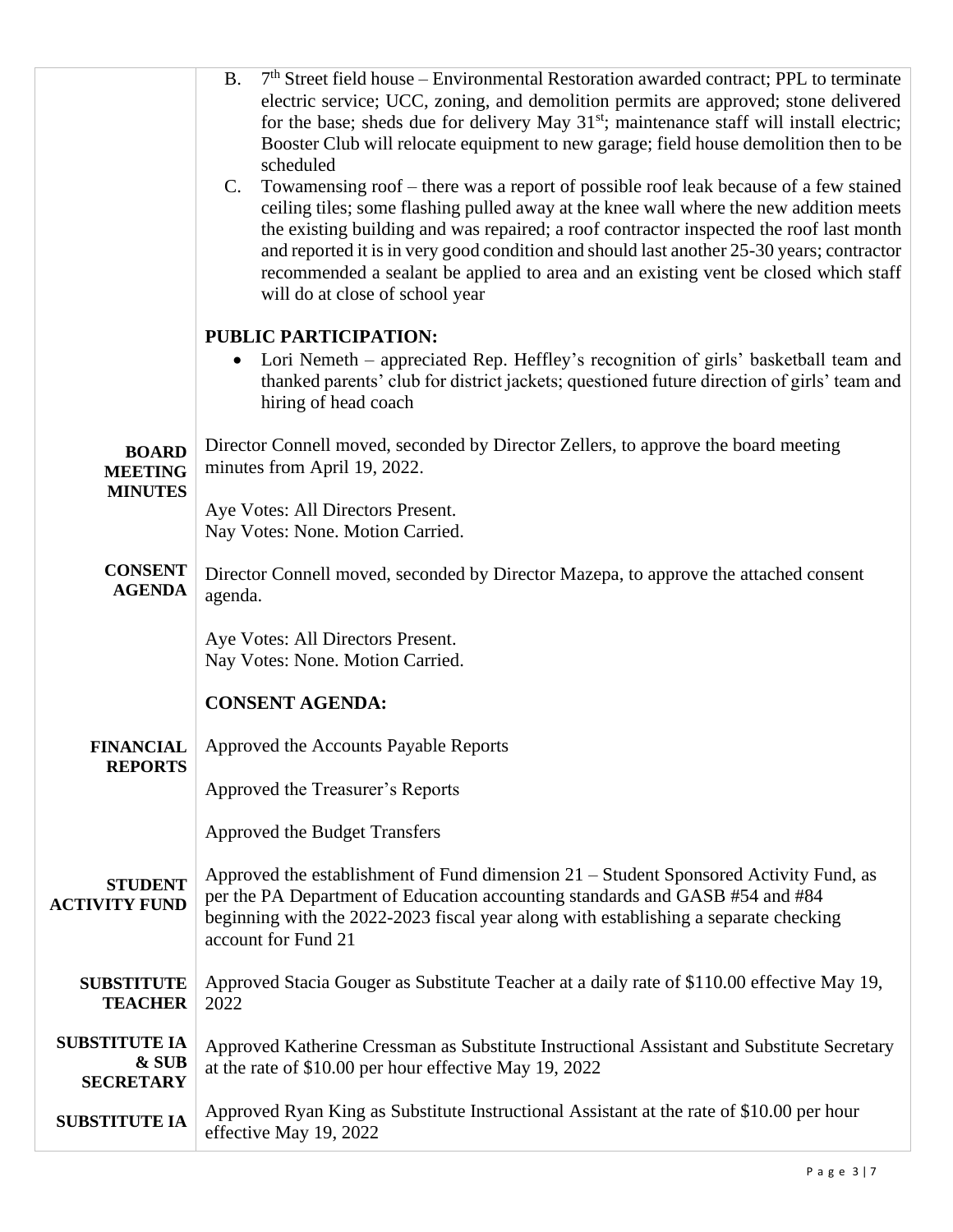| ESY IA                                       | Approved Ryan King as One-to-One Instructional Assistant for the Extended School Year                            |                                                                                         |                          |  |
|----------------------------------------------|------------------------------------------------------------------------------------------------------------------|-----------------------------------------------------------------------------------------|--------------------------|--|
|                                              | (ESY) program from July 5, 2022 through July 28, 2022 at the contractual hourly rate per<br>the PAESPA Agreement |                                                                                         |                          |  |
|                                              |                                                                                                                  |                                                                                         |                          |  |
| <b>CHEERLEADING</b><br><b>ADVISORS 2022-</b> |                                                                                                                  | Approved the following cheerleading advisors for the 2022-2023 school year:             |                          |  |
| 2023                                         |                                                                                                                  |                                                                                         |                          |  |
|                                              | Amy Mertz                                                                                                        | <b>Cheerleading Advisor</b>                                                             | \$2,557                  |  |
|                                              | <b>Christine DeLong</b>                                                                                          | <b>Cheerleading Advisor</b>                                                             | \$2,557                  |  |
|                                              | <b>Magin Gursky</b>                                                                                              | MS Cheerleading Advisor                                                                 | \$1,279                  |  |
| <b>WINTER</b><br><b>COACHES 2022-</b>        | Approved the following winter coaches for the 2022-2023 school year:                                             |                                                                                         |                          |  |
| 2023                                         | <b>BASKETBALL-BOYS:</b>                                                                                          |                                                                                         |                          |  |
|                                              | Kenneth Termini                                                                                                  | Head Coach                                                                              | \$6,352                  |  |
|                                              | Jeremy Coleman                                                                                                   | <b>Assistant Coach</b>                                                                  | \$4,158                  |  |
|                                              | <b>Brian Stevko</b>                                                                                              | <b>Assistant Coach</b>                                                                  | \$4,158                  |  |
|                                              | <b>Brett Snyder</b>                                                                                              | Co-Assistant Coach (3/4)                                                                | \$3,119                  |  |
|                                              | Arthur George III                                                                                                | <b>Volunteer Assistant Coach</b>                                                        | $-$                      |  |
|                                              | <b>Dylan Knouse</b>                                                                                              | <b>Volunteer Assistant Coach</b>                                                        | $\overline{\phantom{a}}$ |  |
|                                              | <b>BASKETBALL-GIRLS:</b>                                                                                         |                                                                                         |                          |  |
|                                              | Daniel Beck                                                                                                      | Head Coach                                                                              | \$6,352                  |  |
|                                              | James Hay                                                                                                        | <b>Assistant Coach</b>                                                                  | \$4,158                  |  |
|                                              | Paul McCrone                                                                                                     | <b>Assistant Coach</b>                                                                  | \$4,158                  |  |
|                                              | Michael C. Horvath                                                                                               | Co-Assistant Coach (1/2)                                                                | \$2,079                  |  |
|                                              | Michael J. Horvath                                                                                               | Co-Assistant Coach $(1/2)$                                                              | \$2,079                  |  |
|                                              | <b>WRESTLING:</b>                                                                                                |                                                                                         |                          |  |
|                                              | Justin Petersen                                                                                                  | Head Coach                                                                              | \$6,352                  |  |
|                                              | Zachary Christman                                                                                                | <b>Assistant Coach</b>                                                                  | \$4,158                  |  |
|                                              | Joshua Rake                                                                                                      | <b>Assistant Coach</b>                                                                  | \$4,158                  |  |
|                                              | Alfredo Ortiz, Jr.                                                                                               | <b>Assistant Coach</b>                                                                  | \$4,158                  |  |
|                                              | Jacob Christman                                                                                                  | Volunteer Assistant Coach                                                               |                          |  |
|                                              | Shawn Gardner                                                                                                    | <b>Volunteer Assistant Coach</b>                                                        | $-$                      |  |
| <b>COACH</b><br><b>RESIGNATION</b>           | 2022                                                                                                             | Accepted the resignation of Lauren Salerno as Field Hockey Head Coach effective May 11, |                          |  |
| <b>VOLUNTEER</b>                             |                                                                                                                  | Approved Lauren Salerno as Field Hockey Volunteer Assistant Coach for the 2022-2023     |                          |  |
| <b>COACH</b>                                 | school year effective May 19, 2022                                                                               |                                                                                         |                          |  |
|                                              |                                                                                                                  |                                                                                         |                          |  |
| <b>UNCOMPENSATED</b><br><b>LEAVE</b>         | Approved the uncompensated leave requests for the following employees:                                           |                                                                                         |                          |  |
|                                              | Employee #496                                                                                                    | April 13, 2022                                                                          |                          |  |
|                                              |                                                                                                                  | April 19, 2022 through April 22, 2022; April 25, 2022                                   |                          |  |
|                                              | Employee #536                                                                                                    | through April 29, 2022; May 2, 2022                                                     |                          |  |
|                                              | Employee #574                                                                                                    | April 29, 2022; May 19, 2022; May 25, 2022                                              |                          |  |
|                                              |                                                                                                                  |                                                                                         |                          |  |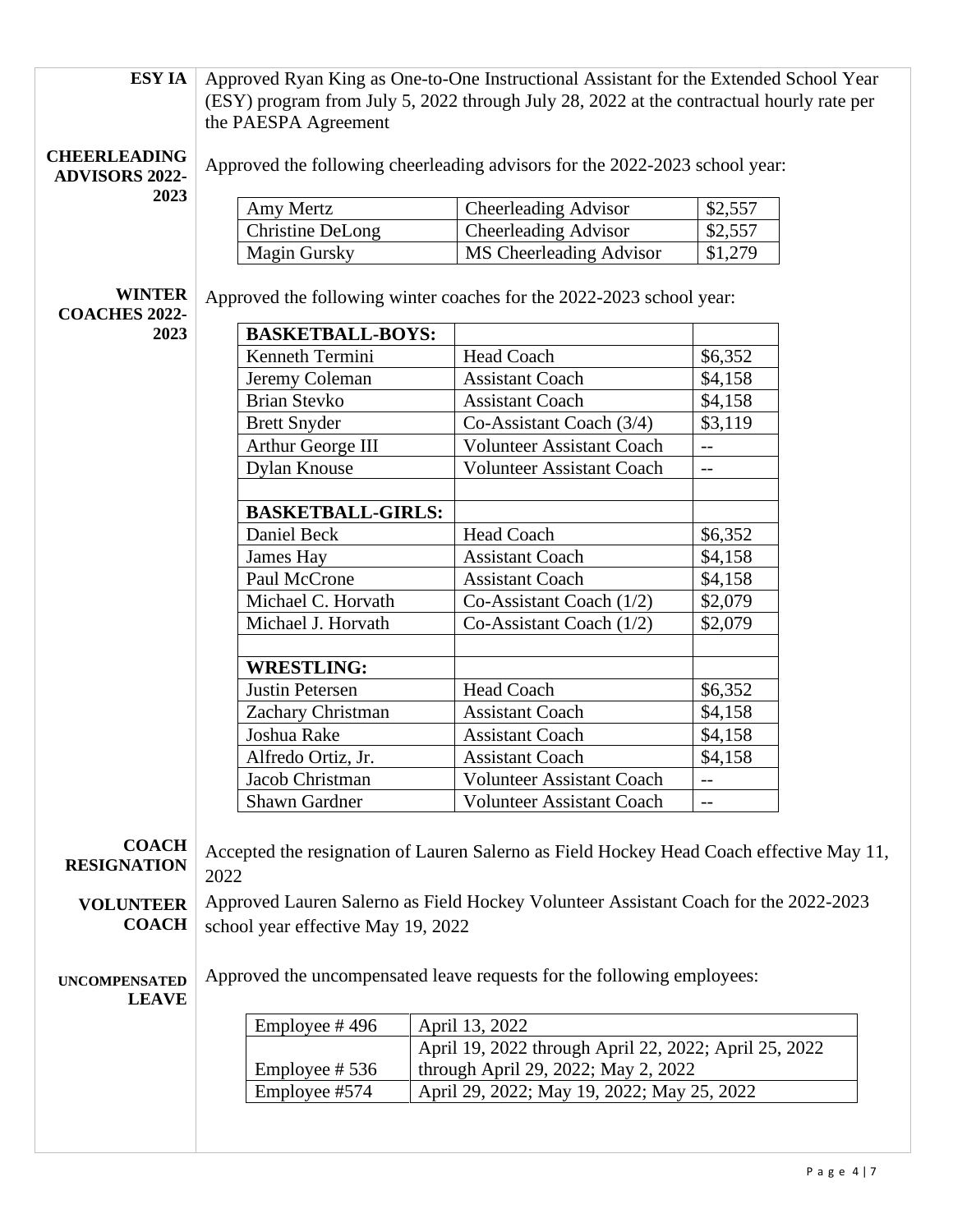| <b>FMLA</b>                                            | Approved Family & Medical Leave for the following employees:                                                                                                                                                                                    |                                                                                                                                                                            |  |
|--------------------------------------------------------|-------------------------------------------------------------------------------------------------------------------------------------------------------------------------------------------------------------------------------------------------|----------------------------------------------------------------------------------------------------------------------------------------------------------------------------|--|
|                                                        | Employee #315                                                                                                                                                                                                                                   | Effective from approximately May 15, 2022 through the<br>conclusion of the 2021-2022 school year<br>Effective from April 18, 2022 through approximately                    |  |
|                                                        | Employee #510                                                                                                                                                                                                                                   | May 20, 2022                                                                                                                                                               |  |
| <b>BUS DRIVERS</b>                                     | Approved retroactively the following bus drivers for the remainder of the 2021-2022 school<br>year:                                                                                                                                             |                                                                                                                                                                            |  |
|                                                        | Dean George, Jr.                                                                                                                                                                                                                                | Effective April 22, 2022                                                                                                                                                   |  |
|                                                        | Karen Laub                                                                                                                                                                                                                                      | Effective May 4, 2022                                                                                                                                                      |  |
|                                                        | Rebekah Lorah                                                                                                                                                                                                                                   | Effective May 4, 2022                                                                                                                                                      |  |
|                                                        | <b>Timothy Lorah</b>                                                                                                                                                                                                                            | Effective May 4, 2022                                                                                                                                                      |  |
|                                                        | Colleen Rubin                                                                                                                                                                                                                                   | Effective May 4, 2022                                                                                                                                                      |  |
|                                                        | Amanda Spitzer                                                                                                                                                                                                                                  | Effective May 4, 2022                                                                                                                                                      |  |
|                                                        | Thomas Williams                                                                                                                                                                                                                                 | Effective May 4, 2022                                                                                                                                                      |  |
| <b>TUITION</b><br><b>REIMBURSEMENT</b>                 | Approved tuition reimbursements                                                                                                                                                                                                                 |                                                                                                                                                                            |  |
| REVISED 2021-<br>2022 CALENDAR                         | Approved the revised 2021-2022 school district calendar                                                                                                                                                                                         |                                                                                                                                                                            |  |
| <b>STUDENT</b><br><b>COUNCIL</b>                       | Approves the re-establishment of the S.S. Palmer Elementary School Student<br>Lighthouse/Council Club                                                                                                                                           |                                                                                                                                                                            |  |
| <b>BAYADA</b><br><b>NURSING</b>                        | Approves the contract with Bayada Nursing for in-school nursing services beginning July 1,<br>2022 through June 30, 2023                                                                                                                        |                                                                                                                                                                            |  |
| <b>RETIREMENT</b><br><b>EVENT</b>                      | Approves retroactively Jodi Frankelli and Tammy Recker to represent the PASD at the<br>retirement event for U.S. Army Sergeant Major Daniel Dailey on May 14, 2022 at a cost of<br>\$40.00 each                                                 |                                                                                                                                                                            |  |
| <b>SSKW FEE</b><br><b>AGREEMENT</b>                    | Approved the fee agreement with Sweet, Stevens, Katz, and Williams for the 2022-2023<br>school year with the hourly rate for non-routine matters at \$200.00 per hour and the hourly<br>rate for routine or general advice at \$170.00 per hour |                                                                                                                                                                            |  |
| IU<br><b>TRANSPERFECT</b><br><b>INTERPRETERS</b>       | Approved the CLIU #21 Agreement for TransPerfect Remote Interpreters Products &<br>Services beginning July 1, 2022 through June 30, 2023                                                                                                        |                                                                                                                                                                            |  |
| <b>IU TECH POOL</b><br><b>LEGAL</b><br><b>SERVICES</b> | Approved the CLIU #21 Technology Pool Legal Services Consultation Agreement<br>beginning July 1, 2022 through June 30, 2023                                                                                                                     |                                                                                                                                                                            |  |
| <b>IU eLEARN</b>                                       |                                                                                                                                                                                                                                                 | Approved the CLIU #21 Agreement for eLearn21 Accelerate Education beginning July 1,<br>2022 through June 30, 2024 with automatic renewal for additional two (2) year terms |  |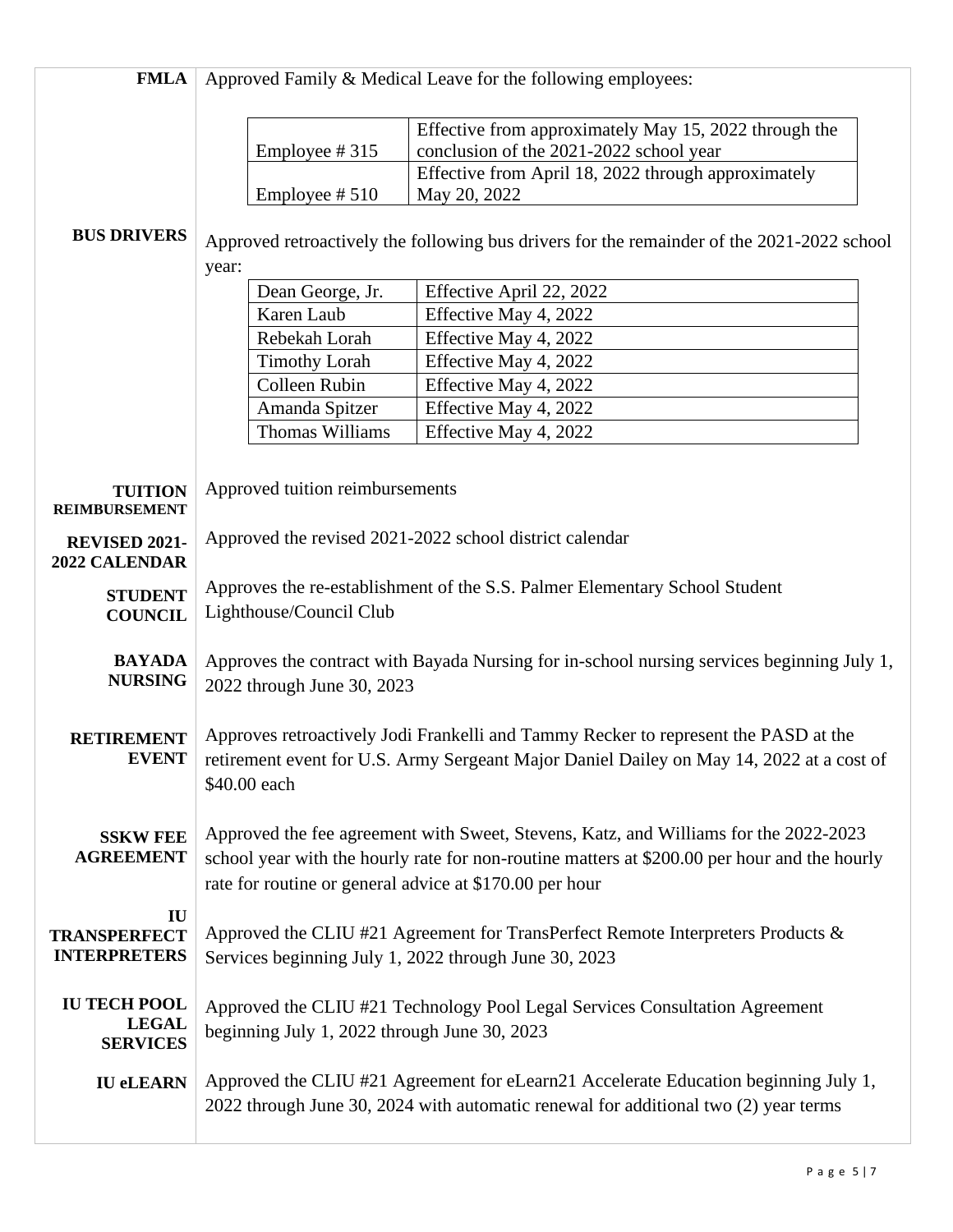| <b>FOREIGN</b><br><b>EXCHANGE</b><br><b>STUDENT</b> | Approved the agreement with the ASSE International Student Exchange Programs for the<br>2022-2023 school year                                                                                                                                                                                                                                                                                        |                                                                                                                                    |                                                                                                                                  |
|-----------------------------------------------------|------------------------------------------------------------------------------------------------------------------------------------------------------------------------------------------------------------------------------------------------------------------------------------------------------------------------------------------------------------------------------------------------------|------------------------------------------------------------------------------------------------------------------------------------|----------------------------------------------------------------------------------------------------------------------------------|
| <b>SHOP</b><br><b>SPECIALTIES</b><br>MAINT.         | Approved the Shop Specialties Inc. Machinery Maintenance Agreement beginning July 1,<br>2022 through June 30, 2023 in the amount of \$1,450.00 plus any repair parts required<br>throughout the school year                                                                                                                                                                                          |                                                                                                                                    |                                                                                                                                  |
| <b>CHARTER BUS</b><br><b>AMENDMENT</b>              | Amended the amount of the approved \$1,087.14 Trans-Bridge Lines, Inc., Acceptance<br>Agreement and the Trans-Bridge Lines Coach/Bus Lease-COVID Waiver for the Junior<br>High School National Honor Society field trip to Hershey Park on May 13, 2022. Approve<br>to amend the amount to \$1,152.37 due to the addition of a \$65.23 fuel surcharge. All costs<br>paid through student fundraising |                                                                                                                                    |                                                                                                                                  |
| <b>COSTUME</b><br><b>RENTAL</b><br><b>AMENDMENT</b> | Amended the amount of the approved rental contract agreement with The Costumer for<br>costume rentals for the High School Drama Club's performance of Fiddler on the Roof at a<br>cost of \$2,440.05 to a cost of \$2,715.98 due to costume fees and shipping and handling<br>charges                                                                                                                |                                                                                                                                    |                                                                                                                                  |
| <b>FBLA NATIONAL</b><br><b>COMPETITION</b>          | Approved the field trip request for the FBLA National Leadership Conference in Chicago,<br>IL, from June 28 through July 3, 2022 which will be paid for with fundraising and donations<br>with the acknowledgement that parent chaperones will reimburse the district for any<br>expenses incurred on their behalf such as airfare, lodging, registration, etc.                                      |                                                                                                                                    |                                                                                                                                  |
| <b>ADVISOR FOR</b><br>FBLA COMP.                    | Approved Brandyn Miller to attend the FBLA National Leadership Conference in Chicago,<br>IL, from June 28 through July 3, 2022 as advisor with costs to be paid by the district general<br>fund for this school year only not to exceed \$2,500.00                                                                                                                                                   |                                                                                                                                    |                                                                                                                                  |
| <b>DONATIONS</b>                                    | Accepted the following donations:                                                                                                                                                                                                                                                                                                                                                                    |                                                                                                                                    |                                                                                                                                  |
|                                                     | \$1,000.00<br>\$500.00<br>\$50.00                                                                                                                                                                                                                                                                                                                                                                    | from Paules Metal Works, Inc.<br>from Palmertoni Magyar<br>Szovetkezet (Hungarian Club)<br>from the PHS Basketball Parents<br>Club | to the Future Business Leaders<br>of America Club account<br>to the Band Activity Club<br>account<br>in memory of Richard Radler |
| 1st READING<br>POLICY 239                           | Approved the first reading of the following policy:<br>1) Policy #239 Foreign Exchange Students                                                                                                                                                                                                                                                                                                      |                                                                                                                                    |                                                                                                                                  |
|                                                     | <b>END OF CONSENT AGENDA</b>                                                                                                                                                                                                                                                                                                                                                                         |                                                                                                                                    |                                                                                                                                  |
| <b>PROPOSED</b><br><b>FINAL BUDGET</b><br>2022-2023 | Director Earl Paules moved, seconded by Director Zellers, to approve the proposed final<br>budget for 2022-2023 with a 2.7668 mill index increase and expenditure totals of<br>\$38,310,010. The 2022-2023 Real Estate Tax mills will be set at 62.9150. The final budget<br>is set to be approved at the June 21, 2022 Board meeting.                                                               |                                                                                                                                    |                                                                                                                                  |